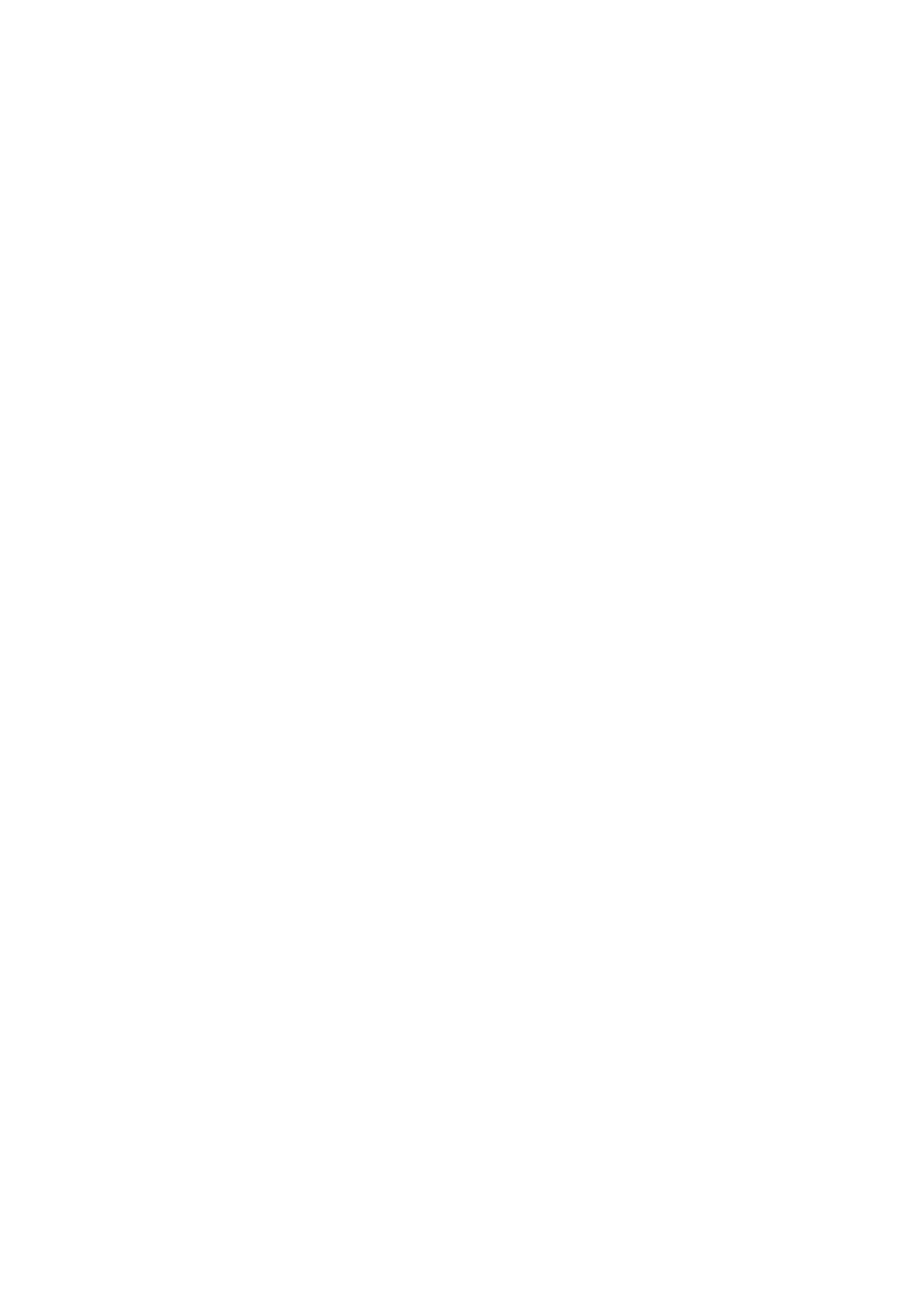

#### **Contents**

| 1. |                                                                   |  |
|----|-------------------------------------------------------------------|--|
|    |                                                                   |  |
|    |                                                                   |  |
|    |                                                                   |  |
|    |                                                                   |  |
|    |                                                                   |  |
|    |                                                                   |  |
|    |                                                                   |  |
| 2. | Structure Characteristics and Working Principle 11                |  |
|    | 21                                                                |  |
|    |                                                                   |  |
|    |                                                                   |  |
|    |                                                                   |  |
|    |                                                                   |  |
|    |                                                                   |  |
| 3. |                                                                   |  |
|    |                                                                   |  |
| 4. |                                                                   |  |
| 5. |                                                                   |  |
|    |                                                                   |  |
|    | 5.2 Maintenance of the Filtering and Pressure Adjusting Valve  17 |  |

### **Table Index**

### **Picture Index**

|--|--|--|--|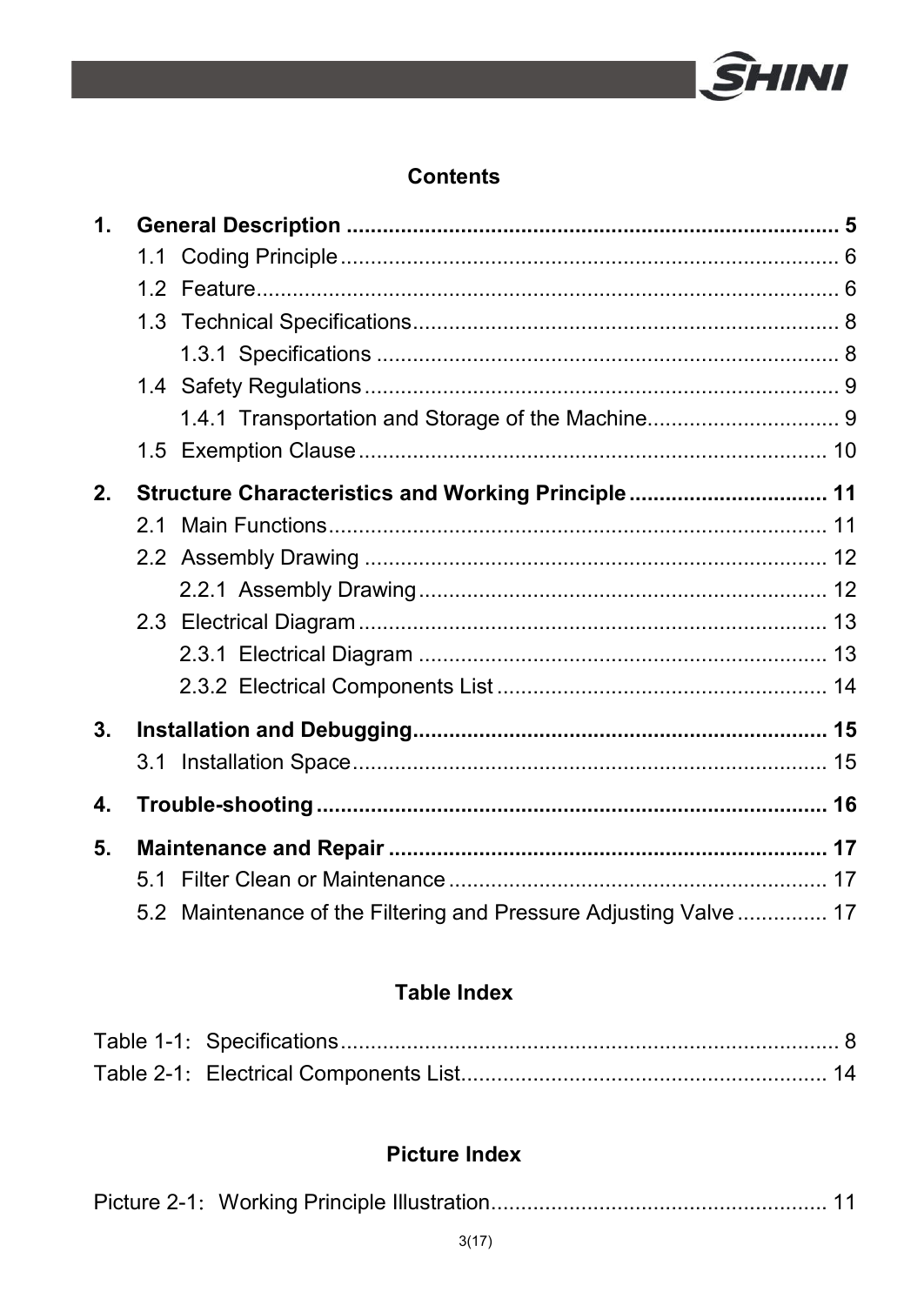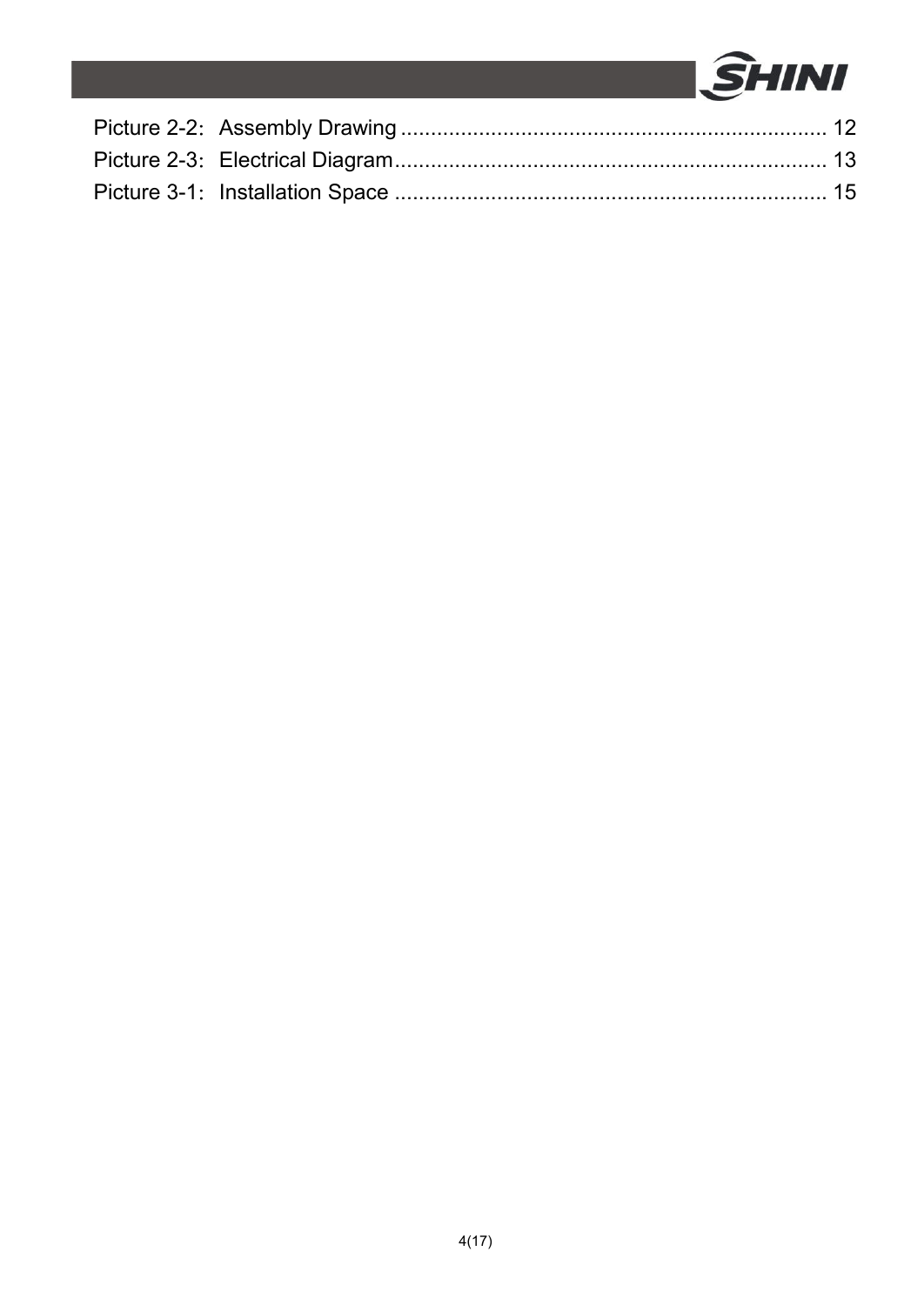

## **1. General Description**

Please read this manual carefully before installation and using of the machine to prevent damage or personal injuries.

VL series venturi loader use fast flowing pressurized air to create a vacuum that is used to convey various plastic granules. Air pressure is around  $6\nu 8\text{kgf/cm}^2$ .



Model: VL-50 Model: VL-100 Model: VL-120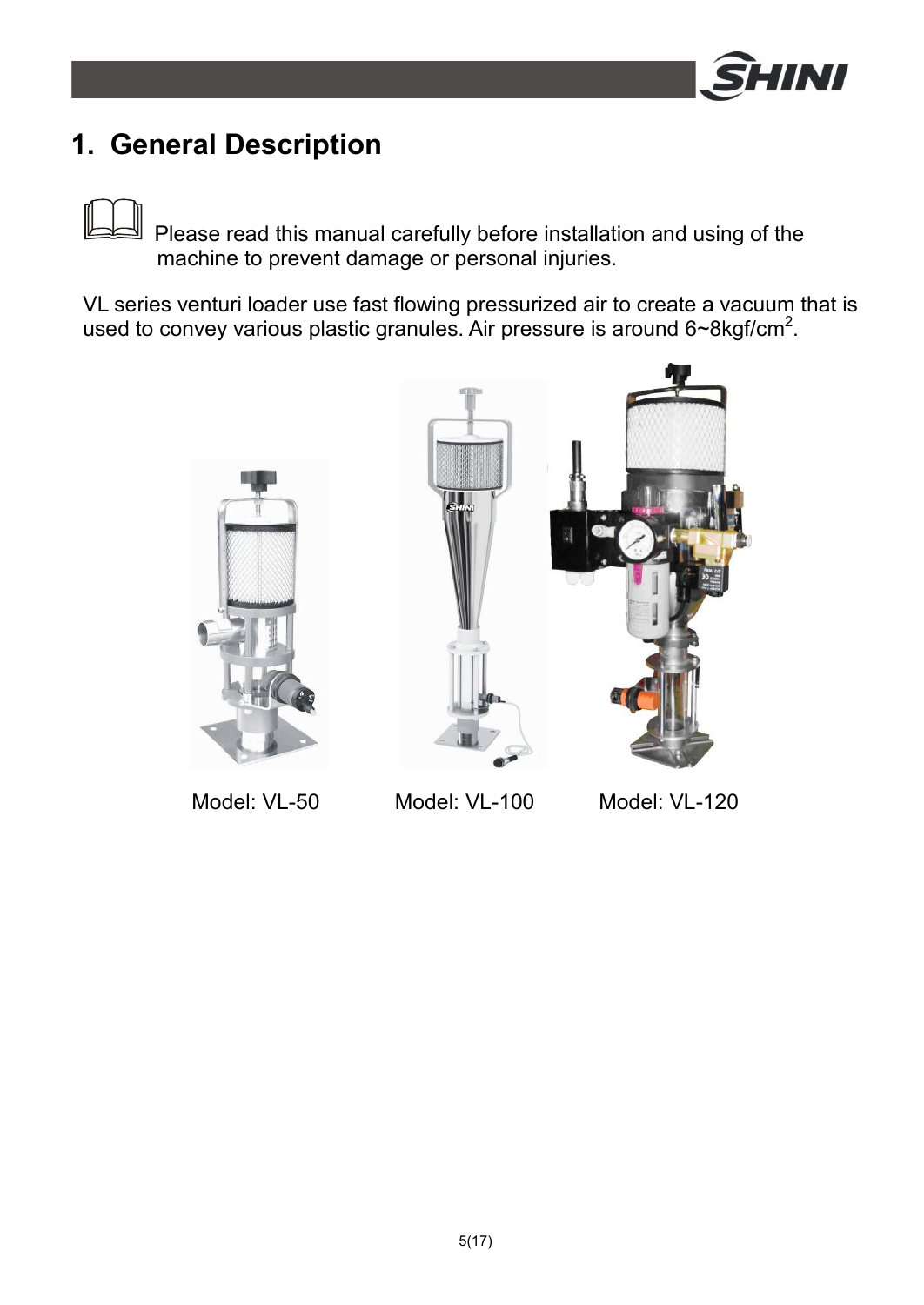

## 1.1 Coding Principle



### 1.2 Feature

- European Type appearence, compact in size and light-weighted.
- Filtered air exhaust does not pollute environment.
- Silent operation, it uses high-pressure air to convey materials.
- Capacitive sensor mounted onto the glass-tube for accurate level sensing.
- Compressed air filter and regulator to eliminate moisture and maintain steady air pressure.
- Quick installation and easy operation with surface polished.
- Easy access to material hopper for convenient cleaning.
- Hopper and base mount positions adjustable.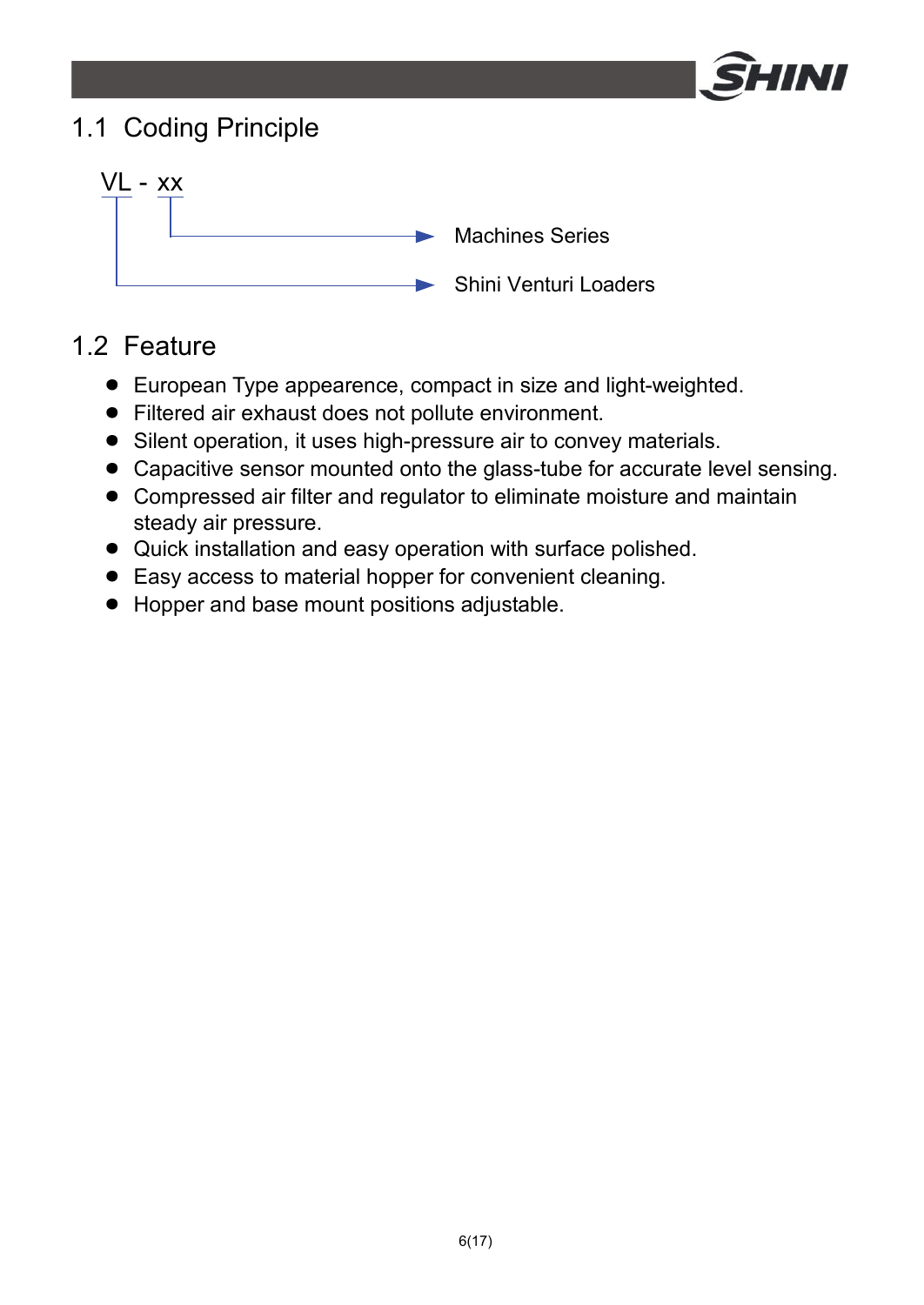

All service work should be carried out by a person with technical training or corresponding professional experience. The manual contains instructions for both handling and servicing. Chapter 6, which contains service instructions intended for service engineers. Other chapters contain instructions for the daily operator.

Any modifications of the machine must be approved by SHINI in order to avoid personal injury and damage to machine. We shall not be liable for any damage caused by unauthorized change of the machine.

Our company provides excellent after-sales service. Should you have any problem during using the machine, please contact the company or the local vendor.

Headquarter and Taipei factory: Tel: (886) 2 2680 9119

Shini Plastics Technologies (Dongguan), Inc: Tel: (86) 769 8111 6600

Shini Plastics Technologies India Pvt.Ltd.: Tel: (91) 250 3021 166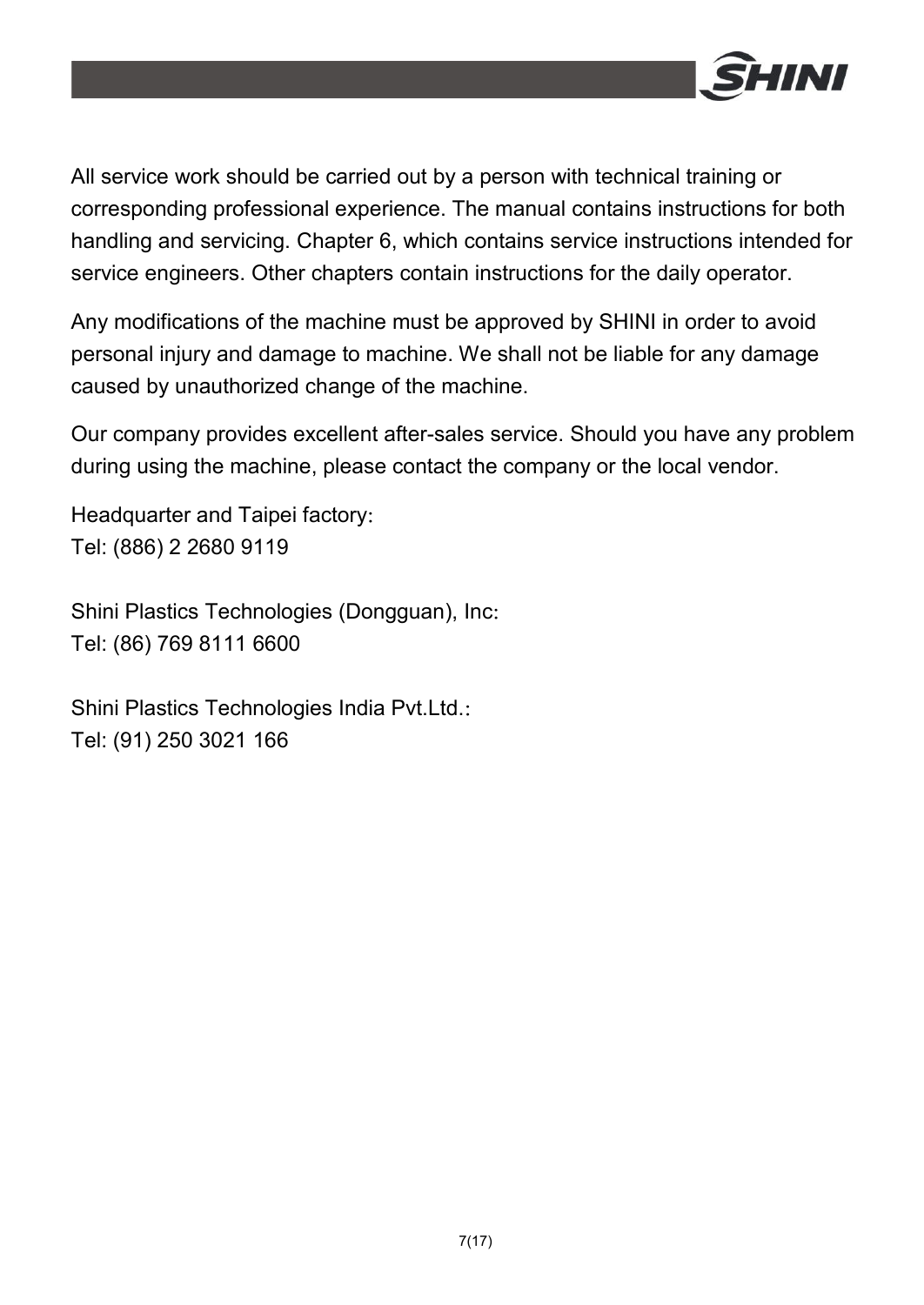

## 1.3 Technical Specifications

### 1.3.1 Specifications

| Model         | Conveying<br>Capacity<br>(kq / hr) | Material<br>Hopper (L) | Max.<br>Conveying<br>Distance (m) | Conveying<br>Hose (inch) | Length of<br><b>Suction Pipe</b><br>(mm) | Dimensions (mm)<br>$(H \times W \times D)$ | Weight<br>(kg) |
|---------------|------------------------------------|------------------------|-----------------------------------|--------------------------|------------------------------------------|--------------------------------------------|----------------|
| $VL-50$       | 40                                 | 0.5                    | 6                                 | 1.25                     | 900                                      | 380×145×150                                | 4.5            |
| <b>VL-100</b> | 60                                 | 2.8                    | 6                                 | 1.25                     | 900                                      | 730×180×160                                | 7.0            |
| <b>VL-120</b> | 80                                 | 3.0                    | 6                                 | 1.25                     | 900                                      | 600×240×280                                | 7.5            |

### Table 1-1: Specifications

Note: 1) For hopper inside polished ones, plus "P" We reserve the right to change specifications at model behind. When the state of the without prior notice.

 2) Test condition of conveying capacity: Plastic material of bulk density 0.8kg/L, dia.  $3 \sim 5$  mm, vertical conveying height: 2 m, horizontal conveying distance: 1 m.

3) Note: Power supply 1Φ, 115 / 230VAC, 50 / 60Hz.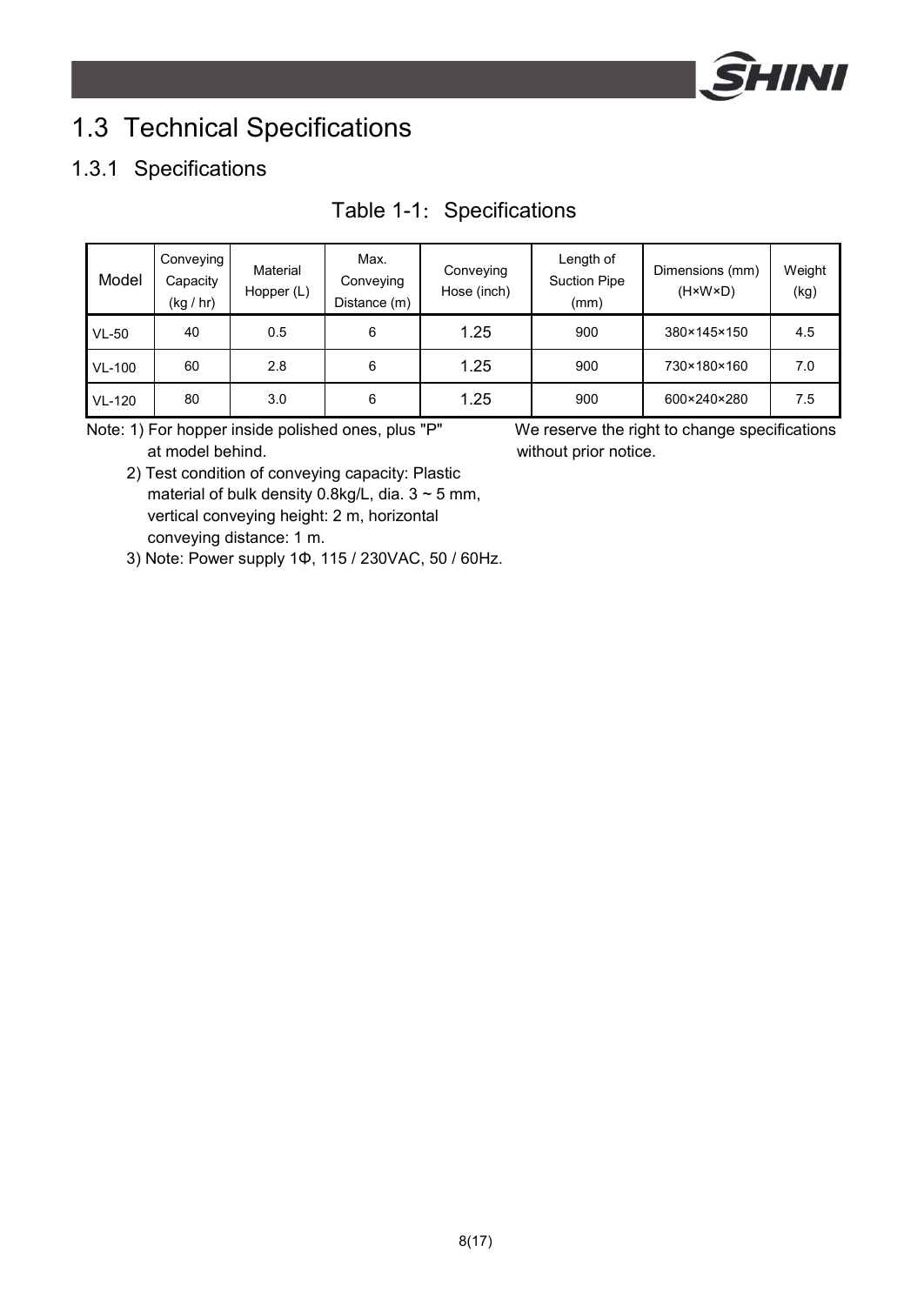

## 1.4 Safety Regulations

### 1.4.1 Transportation and Storage of the Machine

Transportation

- 1) VL series are packed cardboard box.
- 2) Do not rotate the machine and avoid collision with other objects during transportation to prevent improper functioning.
- 3) The structure of the machine is well-balanced, although it should also be handled with care when lifting the machine for fear of falling down.
- 4) The machine and its attached parts can be kept at a temperature from -25°C to +55℃ for long distance transportation and for a short distance, it can be transported with temperature under +70℃.

Storage

- 1) VL series should be stored indoors with temperature kept from 5℃to 40℃and humidity below 80%.
- 2) Disconnect all power supply and turn off main switch and control switch.
- 3) Keep the whole machine, especially the electrical components away from water to avoid potential troubles caused by the water.
- 4) Plastic film should be used to protect the machine from dust and rains.

#### Working environment

The machine should be operated:

1) Indoors in a dry environment with max. temperature +45℃ and humidity no more than 80%.

Do not use the machine:

- 1) If it is with a damaged cord.
- 2) On a wet floor or when it is exposed to rain to avoid electrical shock.
- 3) If it has been dropped or damaged until it is checked or fixed by a qualified serviceman.
- 4) This equipment works normally in the environment with altitude within 3000m.
- 5) At least a clearance of 1m surrounding the equipment is required during Operation. Keep this equipment away from flammable sources at least two meters.
- 6) Avoid vibration, magnetic disturbance at the operation area.

Rejected parts disposal

When the equipment has run out its life time and can not be used any more, unplug the power supply and dispose of it properly according to local code.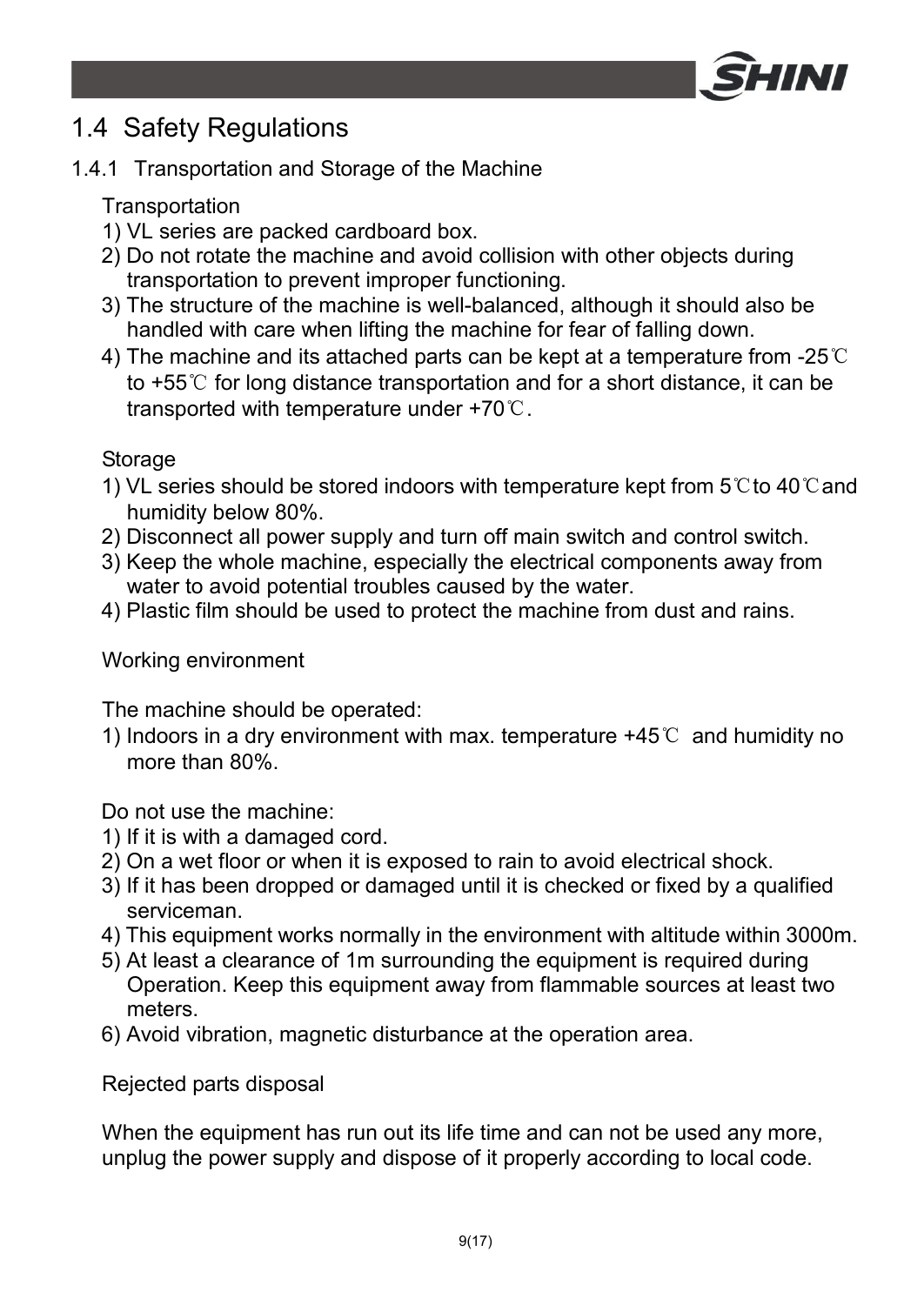

#### Fire hazard

In case of fire,  $CO<sub>2</sub>$  dry powder fire extinguisher should be applied.

### Attention!

No need for regular inspection because all the electrical parts in the control unit are fixed tightly!

### 1.5 Exemption Clause

The following statements clarify the responsibilities and regulations born by any buyer or user who purchases products and accessories from Shini (including employees and agents).

Shini is exempted from liability for any costs, fees, claims and losses caused by reasons below:

- 1. Any careless or man-made installations, operation and maintenances upon machines without referring to the Manual prior to machine using.
- 2. Any incidents beyond human reasonable controls, which include man-made vicious or deliberate damages or abnormal power, and machine faults caused by irresistible natural disasters including fire, flood, storm and earthquake.
- 3. Any operational actions that are not authorized by Shini upon machine, including adding or replacing accessories, dismantling, delivering or repairing.
- 4. Employing consumables or oil media that are not appointed by Shini.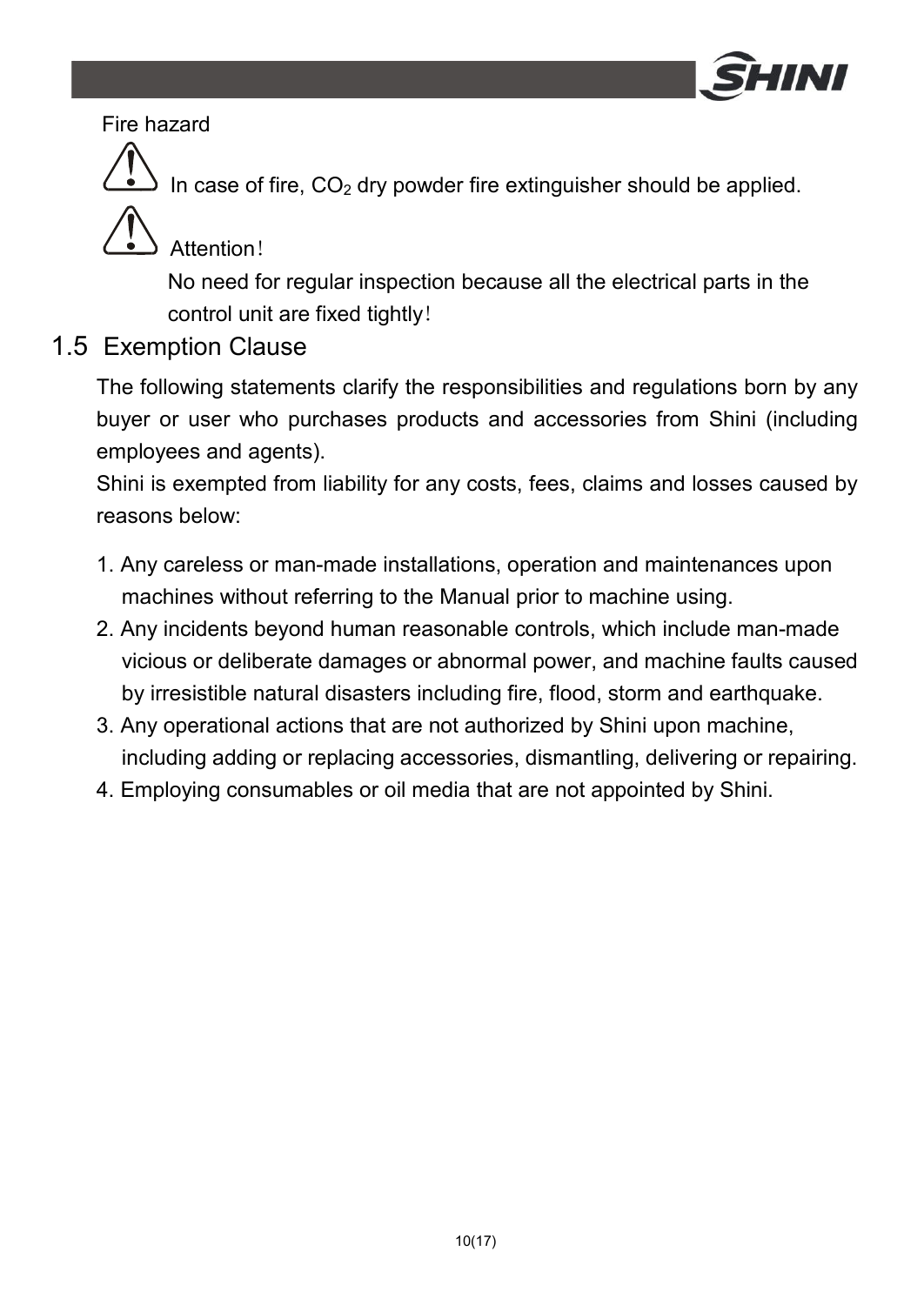

## **2. Structure Characteristics and Working Principle**

### 2.1 Main Functions

Venturi loader use fast flowing pressurized air to create a vacuum that is used to convey various plastic granules. Air pressure is around 6~8 kgf / cm<sup>2</sup>.



Picture 2-1: Working Principle Illustration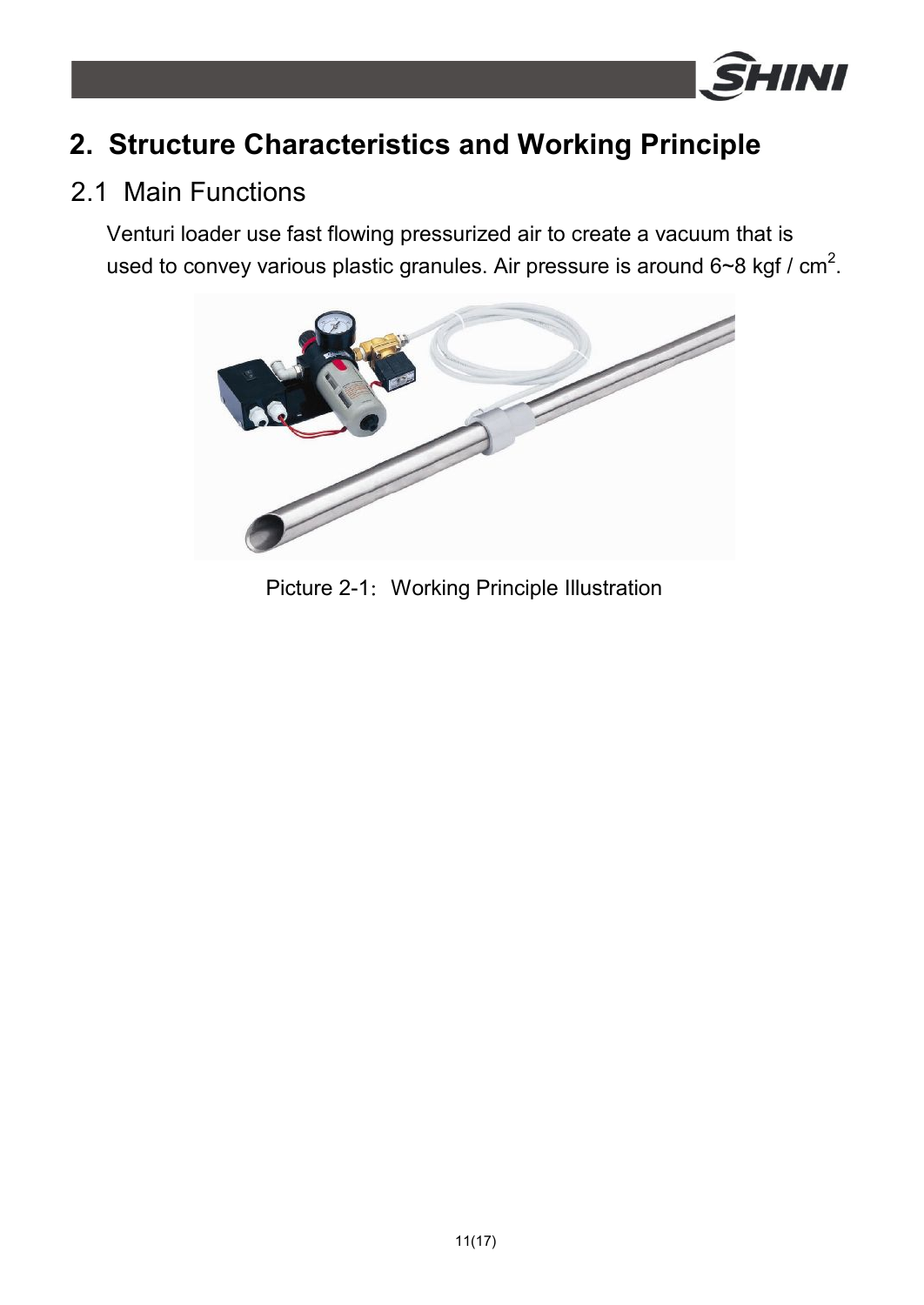

## 2.2 Assembly Drawing

### 2.2.1 Assembly Drawing



#### Names of Parts:

- 1. Base 2. O-ring 3. Flange connecting pole 4. Hopper
	-

5. Material baffle 6. Air filter 7. Fixing knob 8. Sensor

9. Conveying pipe 10. Air pipe 11. Compressed-air filter & regulator

Picture 2-2: Assembly Drawing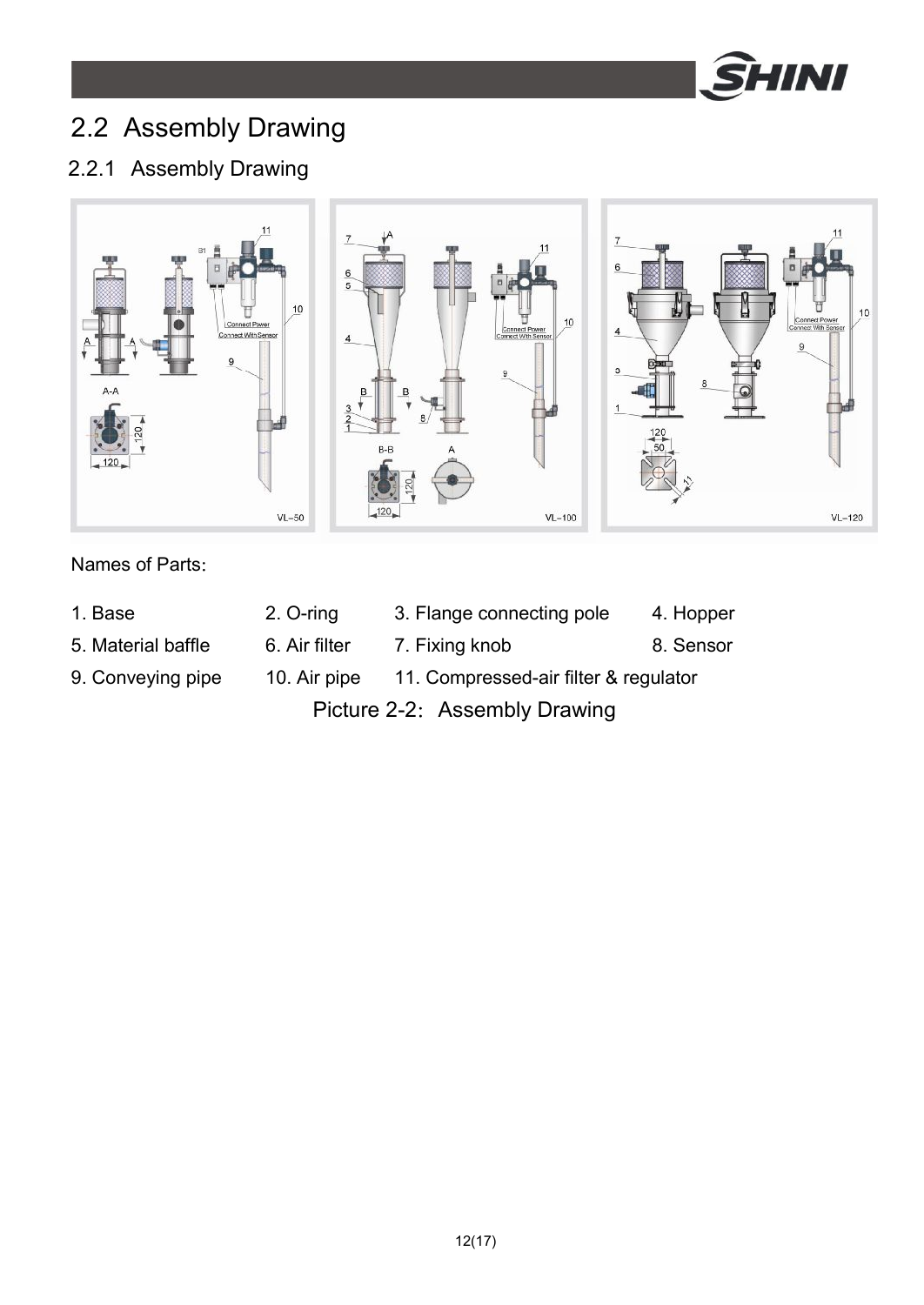

## 2.3 Electrical Diagram

### 2.3.1 Electrical Diagram



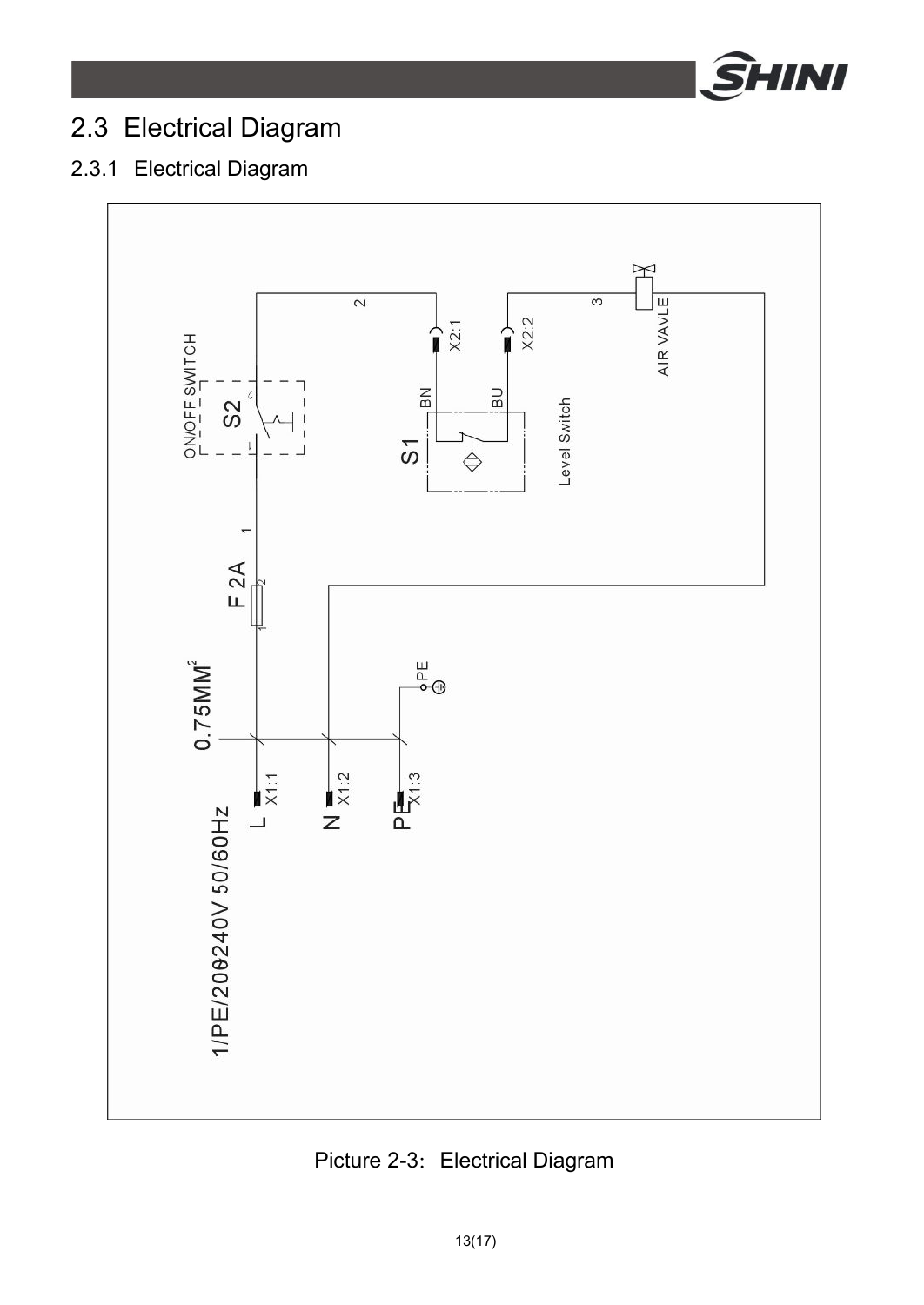

### 2.3.2 Electrical Components List

|  |  | Table 2-1: Electrical Components List |  |
|--|--|---------------------------------------|--|
|--|--|---------------------------------------|--|

| NO.            | Symbol         | Name             | Specification   | Part NO.                       |
|----------------|----------------|------------------|-----------------|--------------------------------|
|                | F              | Fuse box         | 2Α              | YE46000200000                  |
| $\overline{2}$ | S <sub>1</sub> | Level switch     | 20~240VAC/DC    | YE15002000000                  |
| 3              | S <sub>2</sub> | Control switch   | $19\times12$ mm | YE10121900000                  |
| 4              | Y1             | Valve            | 230VAC 50/60Hz  | YE32213100000                  |
| 5              | X <sub>1</sub> | Power input line | 3P 10A          | YE51802300000                  |
| 6              | X2             | Port             | 16A 400V 3P     | YE68025300100<br>YE68025300200 |

\* means possible broken parts.

\*\* means easy broken part. and spare backup is suggested.

Please confirm the version of manual before placing the purchase order to guarantee that the item number of the spare part is in accordance with the real object.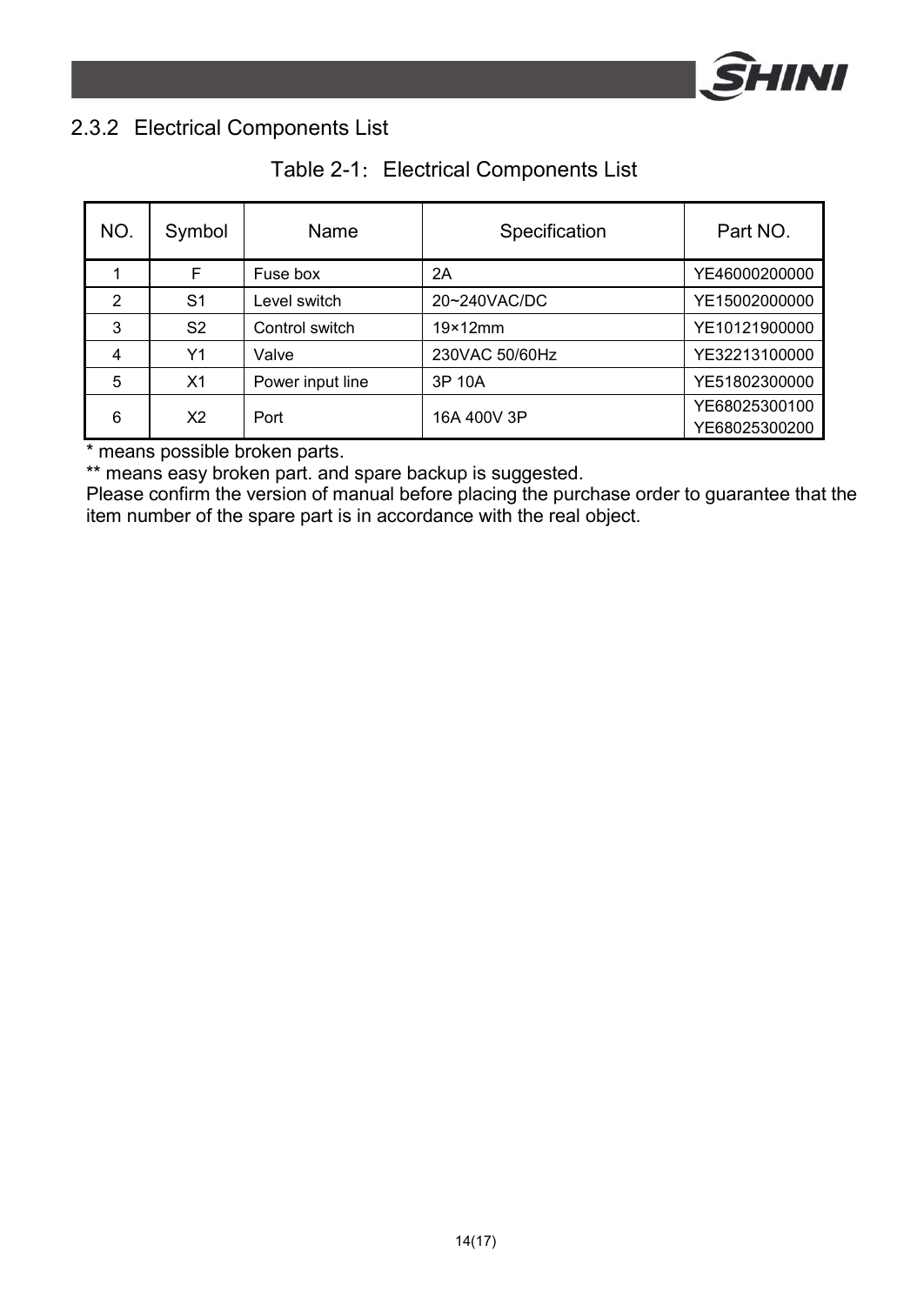

## **3. Installation and Debugging**

The feeding hopper can be installed directly on the plastic injector. Connect the venturi pipe device. The venturi pipe connect the suction box of the dryer or the storage bins. Then connect the other point to the hopper, use for steel wire hose and seal the touch-point. Then connect the power supply.

### 3.1 Installation Space

During installation of the machine, keep at least 150mm installation space around the machine as shown by the picture.

Do not install the machine in a position crowded with other objects. This would cause inconvenience to operation, maintenance and repair.

Do not sit on the machine.

Keep away flammable and explosive goods.



Picture 3-1: Installation Space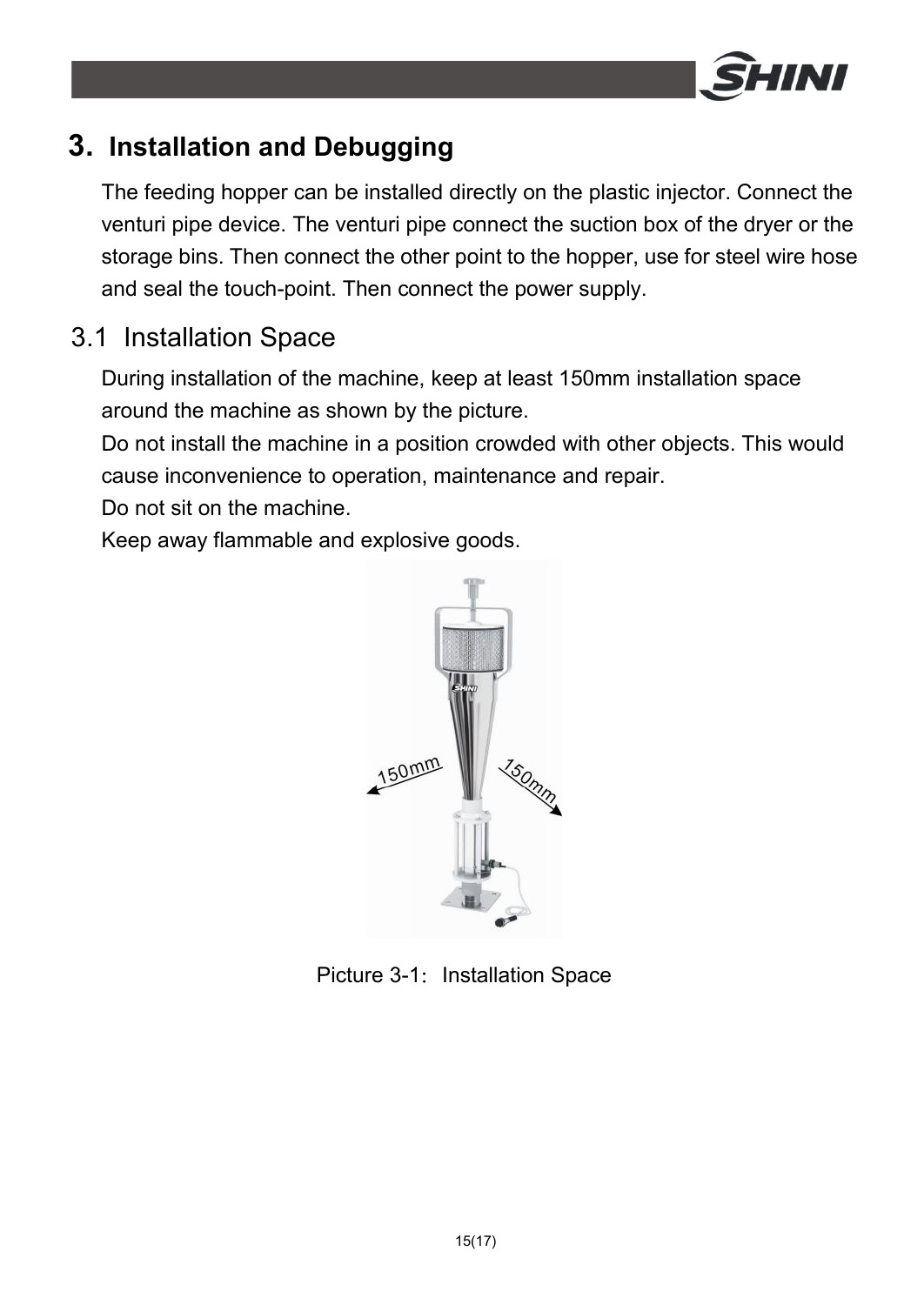

# **4. Trouble-shooting**

| <b>Failures</b>                                                      | <b>Possible Reasons and Solutions</b>                                                    |  |  |
|----------------------------------------------------------------------|------------------------------------------------------------------------------------------|--|--|
|                                                                      | 1. The main switch and control switch don't open or the above<br>two don't connect well. |  |  |
| When shortage have been last                                         | 2. The sensor don't connect well.                                                        |  |  |
| long, but suction blower don't run                                   | 3. The signal wire is break.                                                             |  |  |
|                                                                      | 4. The motor winding is burnt out.                                                       |  |  |
| The suction blower still run, if the                                 | 1. The sensor is always connecting.                                                      |  |  |
| hopper is full.                                                      | 2. The signal wire is short circuit.                                                     |  |  |
|                                                                      | 1. The storage tank is empty.                                                            |  |  |
| After several times of loading the                                   | 2. The pipe is air leak.                                                                 |  |  |
| material hopper still empty or the<br>material shortage alarm occur. | 3. The filter is lock.                                                                   |  |  |
|                                                                      | 4. The pressure air is too low.                                                          |  |  |